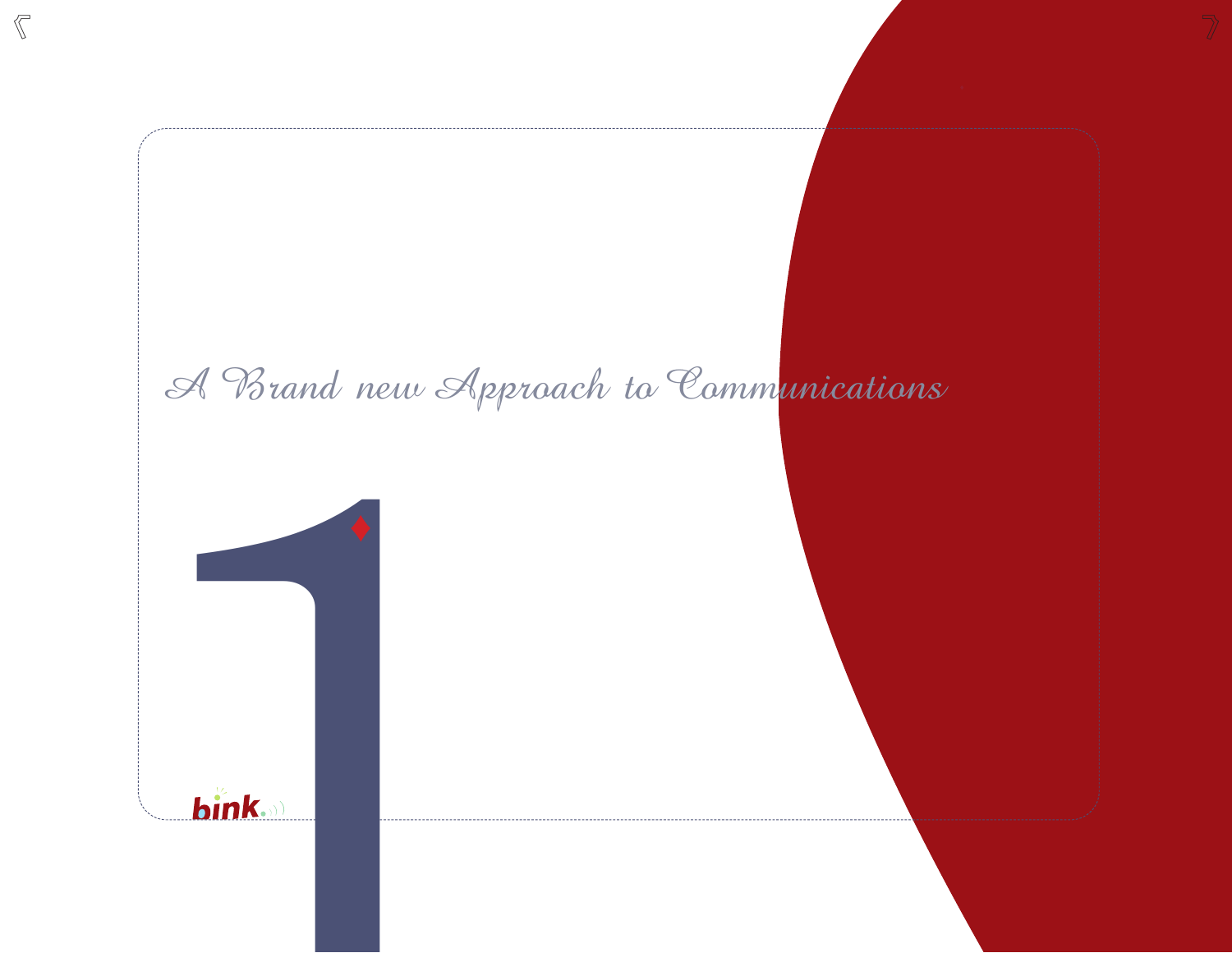# Build revenue and promote awareness

Proven methods that build a firm profitable future. If your company has a product or service to sell, which most do, *BinkNyc* offers this *[Neurochemically](http://neurochemical.wordpress.com)*.

**Executed**<br>
First spier<br>
Secare<br>
Secare<br>
Secare<br>
Secare<br>
Secare<br>
Secare<br>
Secare<br>
Secare<br>
Secare<br>
Secare<br>
Secare<br>
Secare<br>
Secare<br>
Secare<br>
Secare<br>
Secare<br>
Secare<br>
Secare<br>
Secare<br>
Secare<br>
Secare<br>
Secare<br>
Secare<br>
Secare<br>
Secar First, we all experience a company's message through pictures, smells, sounds, taste and touch. Developing specialized strategies to entice and illicit a response is what we do. Be it Boomers, Gen X, Y or Z; it is a specific *lifestyle* that is consistent in all living beings. Second, Ads, Branding and Communications fields are calling for a New Strategy to captivate people with an impressive and unique client offering. *BinkNyc's [Neurochemical](http://neurochemical.wordpress.com)* system is **5 years** in the making.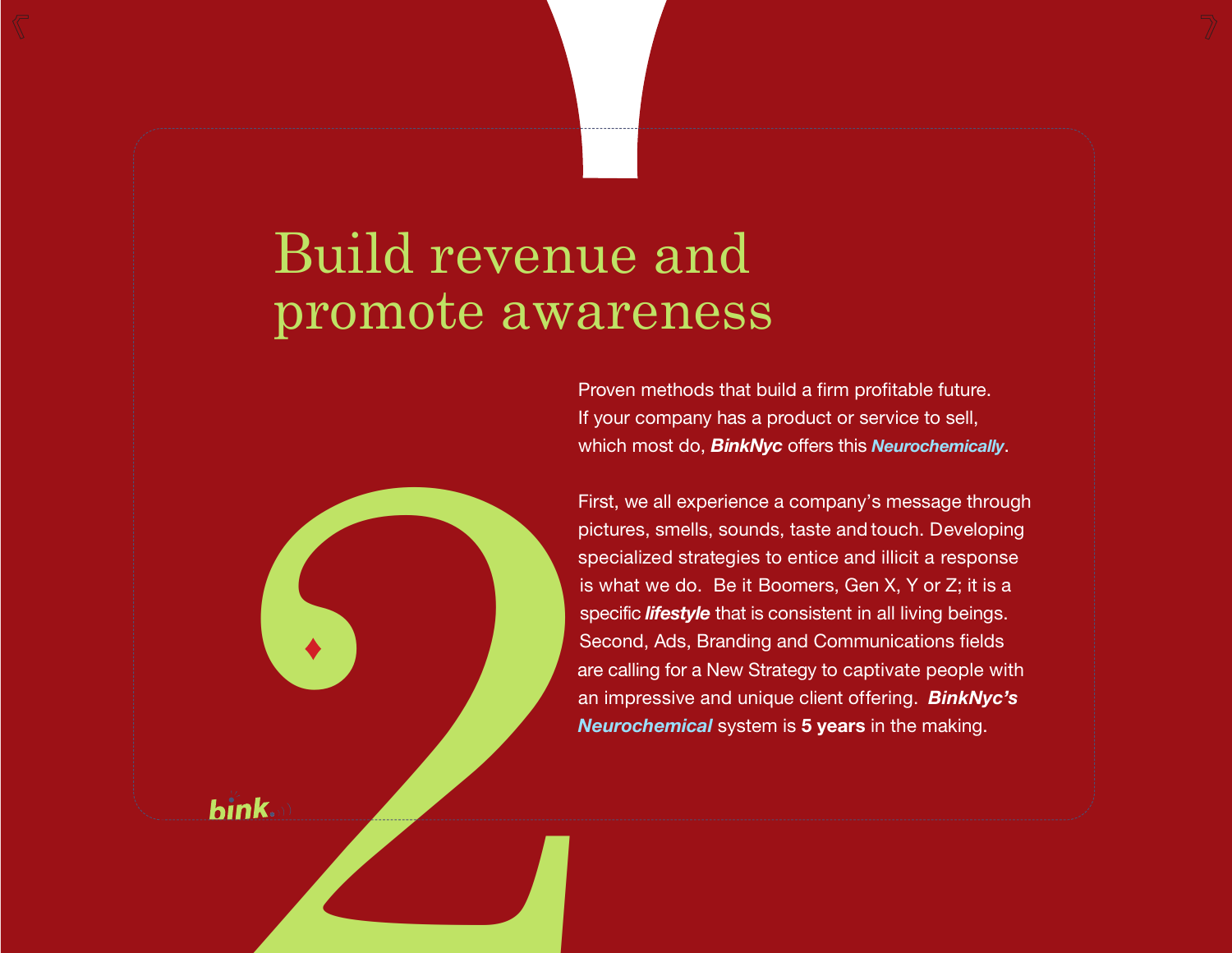*"We can't solve problems by using the same kind of thinking we used when we created them."* - Albert Einstein

Third, by focusing on well-researched human sensory data and the way in which we absorb information. We can achieve impact in affecting the target market 'offering', generating profit, and opening up all kinds of potential for conversion, resale and lifestyle loyalty.

#### Taste.

Third, by for<br>the way in w<br>affecting the<br>up all kinds<br>**Tast Communical**<br>we as living,<br>**BinkNyc** is<br>this "interace<br>methods on<br>their plat<br>News, Blogs<br>reurochemic splace<br>where a place where<br>a place where<br>a place where<br>a place Communication and buying is an 'emotional' experience. It is *How* we as living, breathing, emotional beings interact with an environment. *BinkNyc* is a *new means* of rapport with target audiences. This 'interactive' messaging takes place through multiple methods on the Internet through Social Media. Thus entering places where prospective clients are: News, Blogs and New Media. Designing **'neurochemically'** charged event spaces is just one way to directly influence a place where your audience 'lives'.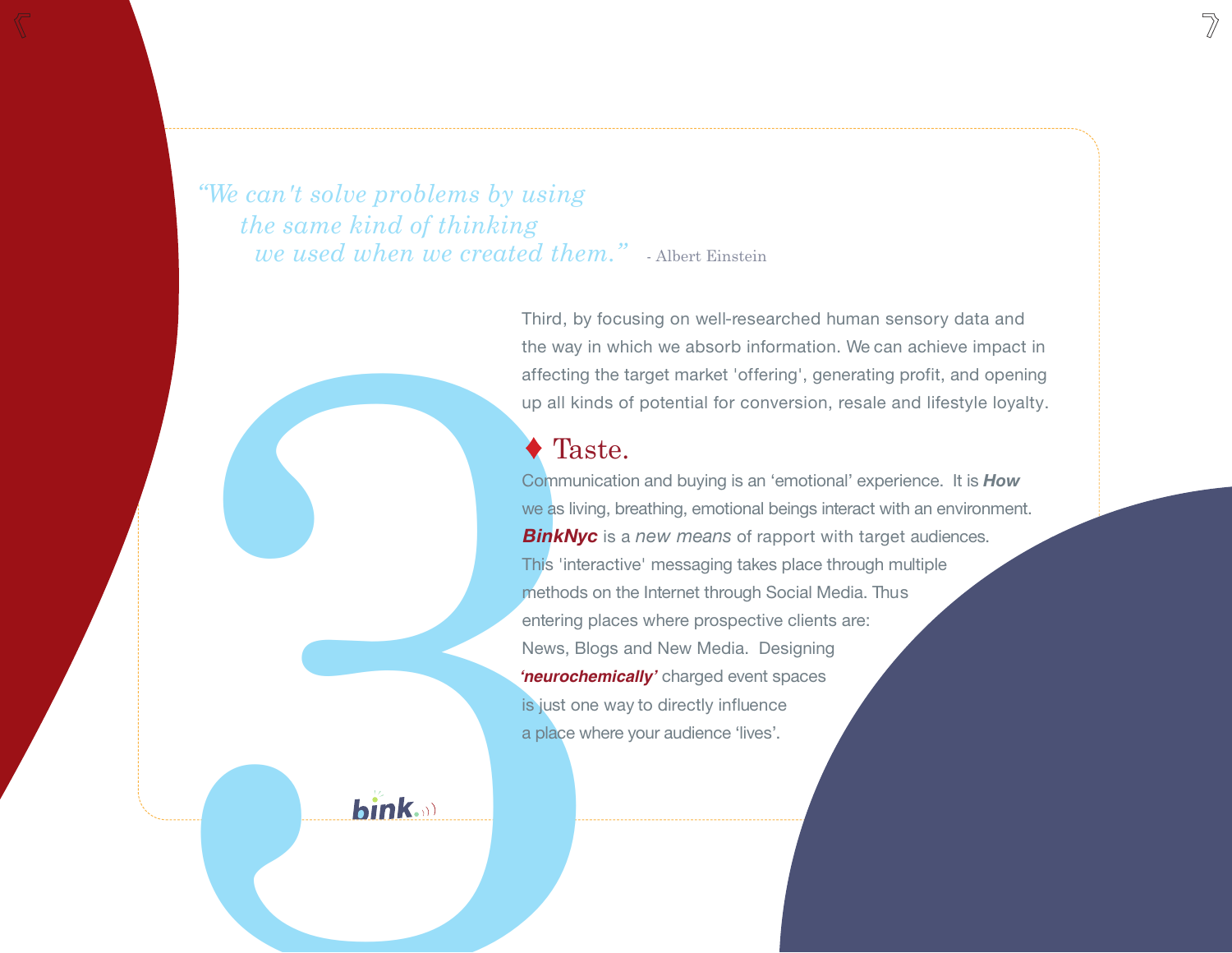### Making Sense.

 $\langle\hspace{-0.3em}\langle$ 

stomer today nosts their conversations in a very new environment the experienced' before. Today we must enter the environment where disting the experience of before. Today we must enter the environment where dia conversati Fourth, a customer today hosts their conversations in a very new environment than what we have traditionally *'experienced'* before. Today we must enter the environment where they live and choose effective persuasion techniques—emotional marketing—and using neuro-messaging. The media conversation has changed exponentially and is now pertinent to success. This is the foundation to building new human experiences. Today's brand building requires elements of interactive social activity. You probably know that –

 $56\%$  of us are primarily visual,  $28$  % by what we feel, only  $16\%$  by what we hear.

 $\overline{\mathcal{V}}$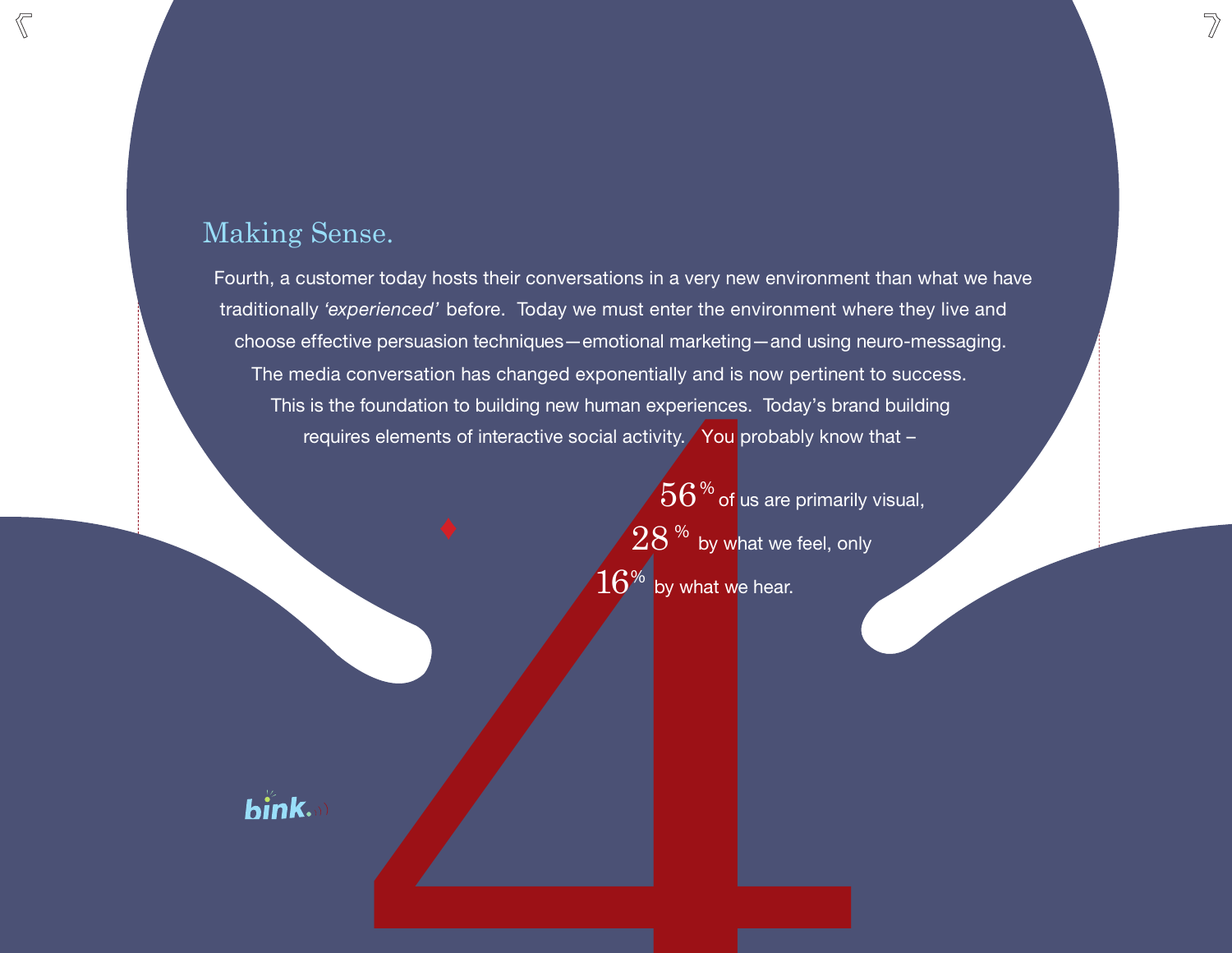

 $\langle \bar{\!\!\!\backslash}$ 

11211 Magazine\* Big Brothers Big Sisters Circle Merchants City Acupuncture (NYC) Conway, DelGenio & Gries Cross County Federal Savings Dr. Laurie Litwin, DDS Lily Pond Capital Snapple

Pepsi Polo Ralph Lauren Pillsbury Tiger Beer Trevor, Stewart, Burton Washington Square Institute Winthrop, Stimson, Putnam Greenpoint and Westside YMCA XXL Magazine Zywiec Beer

 $\overline{\gamma}$ 

click to links  $\sqrt{S}$ 

[Williamsburg | Brooklyn](http://www.binknyc.com/infographic)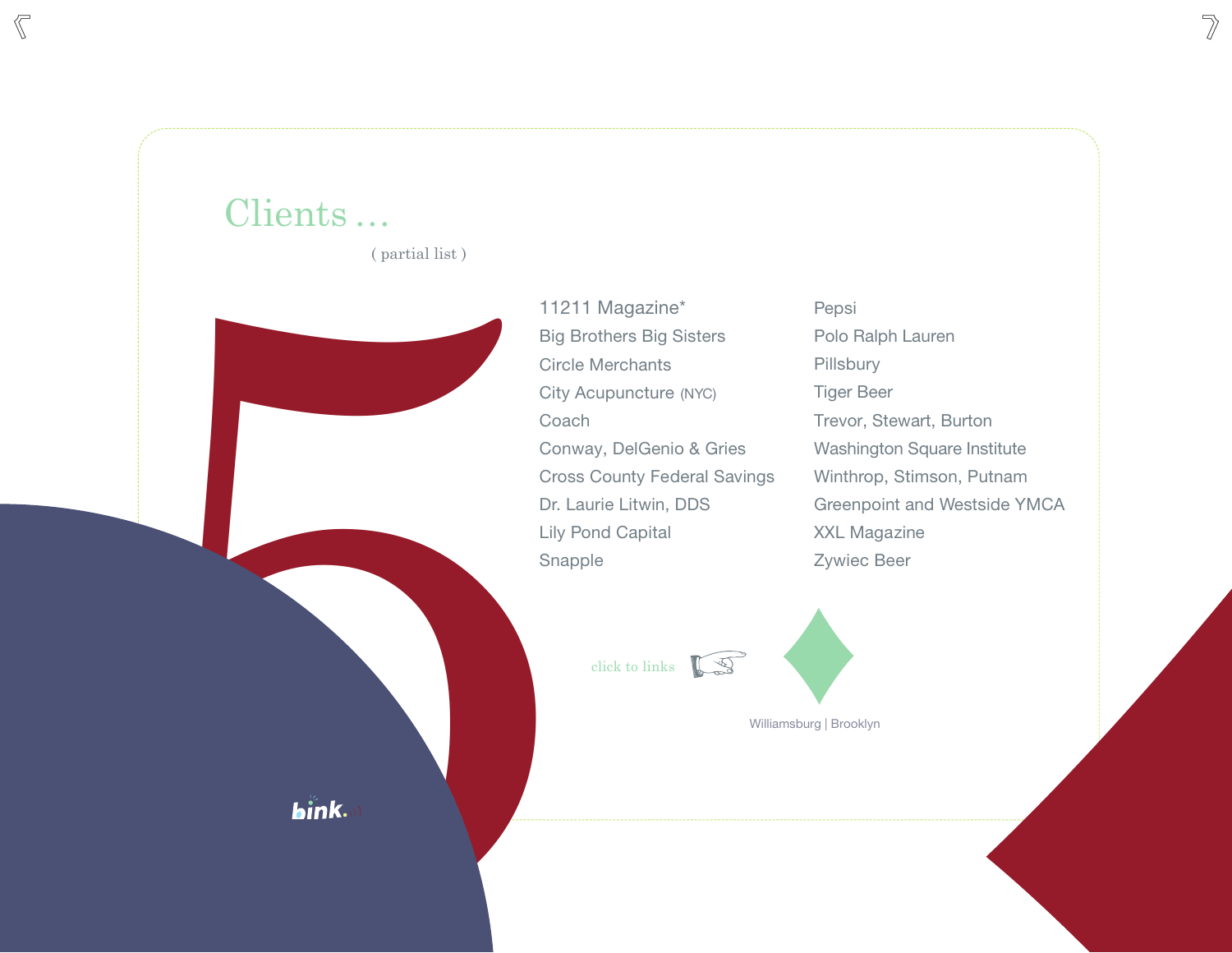### Technique...

#### ( a logical sequence )

- \* 1 Set up a meeting
- \* 2 Propose a plan
- \* 3 Gather information
- $*$  4 Execute phase 1
- \* 5 Execute phase 2
- 6 Review responses
- \* 7 Adjust as needed
- \* 8 Execute phase 3

## Capabilities...

 $\overline{\mathcal{V}}$ 

( an overview )

Advertising :: Branding :: Copywriting :: Design :: Events :: Video & Photo :: Strategy :: Viral Marketing ::<br>
Viral Marketing ::<br>
Viral Marketing ::<br>
Viral Marketing ::<br>
Viral Marketing ::<br>
S - Execute phase 2 Events ::<br>
T - Adjust as needed Strategy ::<br>
Viral Marketing ::<br>
Viral Marketing ::<br>
Viral Marketing :

'Actions', do speak louder than words. The time to meet is now.

 $\langle \bar{\rangle}$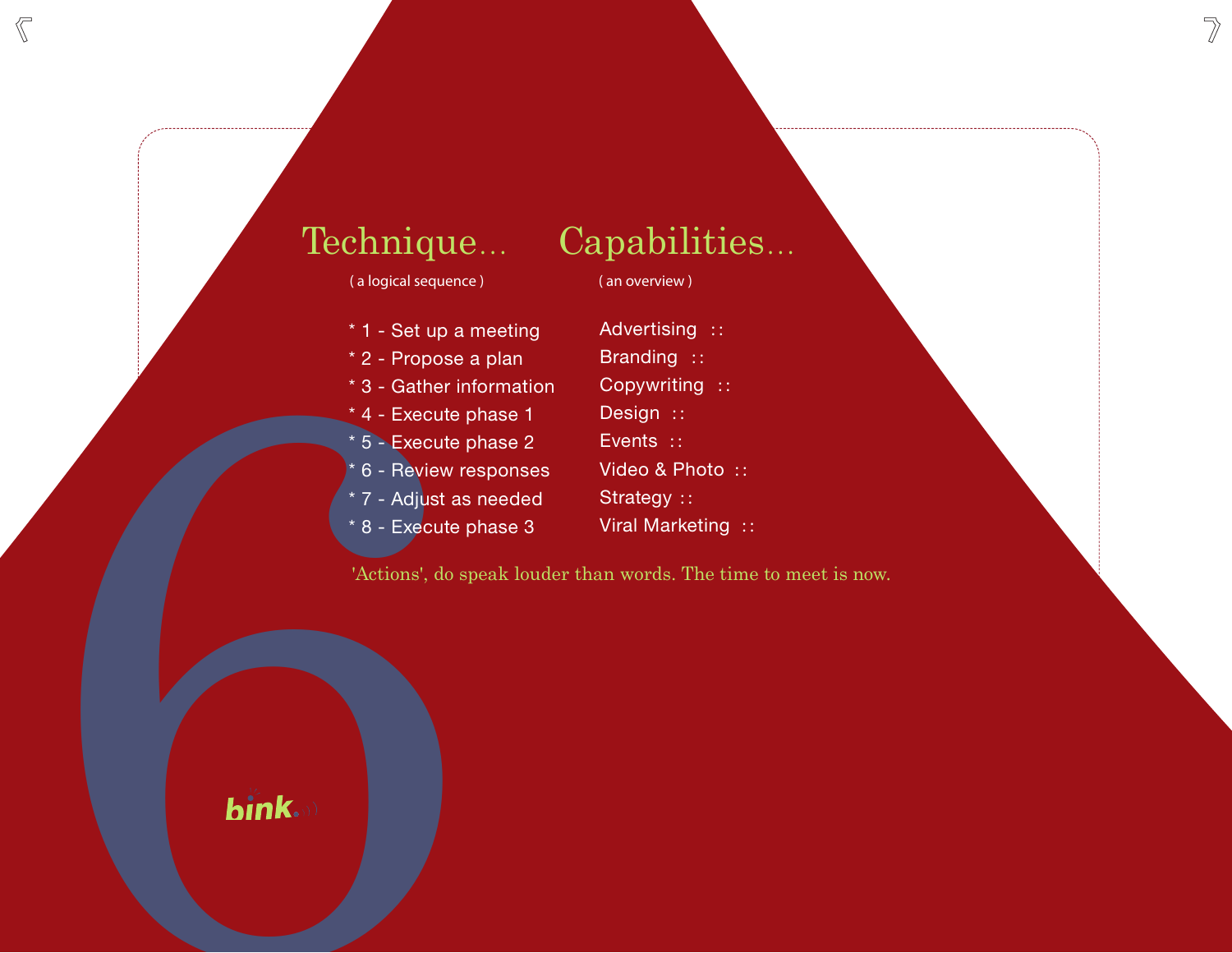### [Affiliations...](mailto:binknyc@gmail.com)

 $\sqrt{\phantom{a}}$ 

( simple and direct )



4A's iLab (*American Association of Advertising Agencies*) AMORC (*Rosicrusian Order*) Queens Tourism Council (*QEDC*) Planet Earth Roundtable (*United Nations*)

 $\overline{\mathcal{V}}$